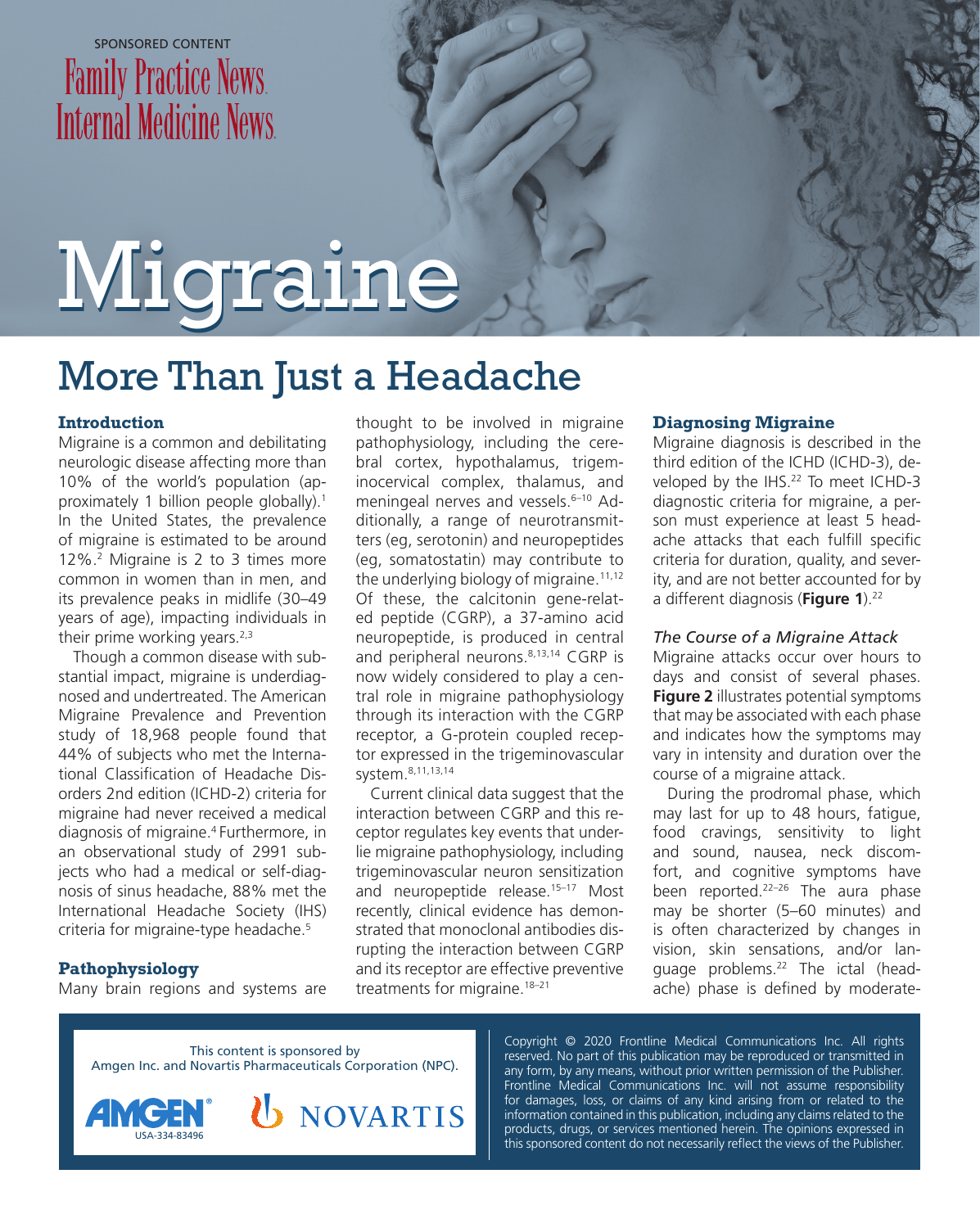to-severe head pain, but may also include sensitivity to light and sound, nausea and/or vomiting, sensitivity to touch, neck discomfort, cranial autonomic symptoms, and cognitive symptoms.22,25–27 This phase is the most debilitating and may last up to 72 hours.<sup>22</sup> During the postdrome, which follows headache during a migraine attack, patients may experience sensitivity to light and sound, nausea, fatigue, cognitive symptoms, and neck discomfort for up to 48 hours.<sup>25,28,29</sup> Some of these non-headache pain symptoms may continue into the interictal phase even in the absence of head pain. $27,30-32$  Not every migraine patient will experience all symptoms and phases; for example, approximately 30% of patients report aura symptoms, and 60%–70% experience sensitivity to touch.<sup>17,22,33-35</sup>

The characteristic symptoms of migraine help facilitate differential diagnosis from other primary headache disorders including tension-type and cluster headache.22 **Table 1** summarizes the pre-specified criteria that may be used to identify each headache type.<sup>22</sup> Key distinctive features of migraine are unilat-

### Figure 1. ICHD-3 Criteria for Migraine Diagnosis $^{22}$

- ≥5 headache attacks
- $\Box$  Each attack lasting 4-72 hours
- Each attack including ≥2 of the following:
	- $\circ$  Unilateral location
	- $\circ$  Pulsating quality
	- $\circ$  Moderate-to-severe pain intensity
	- $\circ$  Aggravated by or causing avoidance of routine physical activity
- Each attack including ≥1 of the following:
	- $\circ$  Nausea and/or vomiting
	- O Photophobia and phonophobia
- $\Box$  Not better accounted for by another ICHD-3 diagnosis

**Abbreviation:** ICHD, International Classification of Headache Disorders.

eral location, long duration (4–72 hours), frequency, associated symptoms such as nausea and/or vomiting, and sensitivity to light and sound or to touch.<sup>22,33-35</sup>

#### *Diagnostic Tools and Migraine Classification*

An accurate diagnosis of migraine headache depends heavily on obtaining an accurate patient history.<sup>36</sup> Validated diagnostic tools provide a systematic approach to recording and assessing possible migraine symptoms and facilitate diagnosis.36,37 Both general headache and migraine-specific tools are available, which may be used concurrently to help exclude secondary headache and diagnose primary headache, including migraine.<sup>36,37</sup>

ID Migraine™ is a 9-question assessment that was validated in primary care practices and is considered the gold





Migraine patients may not experience all phases and listed symptoms, and not all possible symptoms are listed.

Adapted from Blau JN. *Lancet*. 1992;339:1202-1207.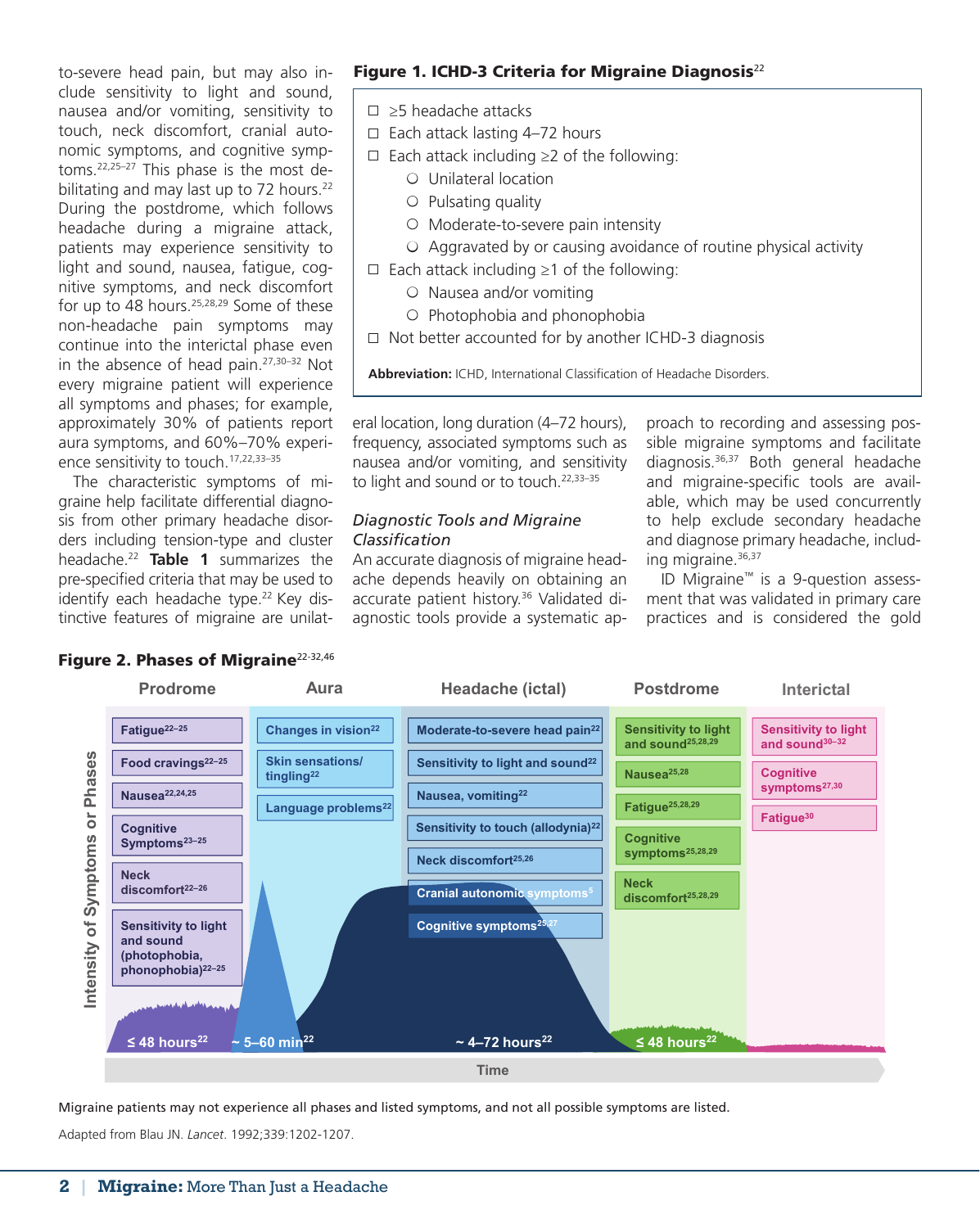standard for diagnosing migraine.<sup>36,38</sup> A simplified 3-item version assesses nausea, light sensitivity, and headache-related disability.<sup>38</sup> A "yes" response to 2 of the 3 items has high specificity and sensitivity for diagnosis of migraine.<sup>38</sup> In the primary care setting, ID Migraine™ has a positive predictive value of 93.3.<sup>38</sup> The ID Migraine™ tool may be used when migraine is suspected, as it does not screen for other headache types.<sup>36</sup>

For a general record of symptoms, a headache diary may be used by the patient to document the frequency, intensity, duration, and other characteristics of headaches.<sup>36</sup> Diaries can be used in digital or paper format, are simple to use, and may be customized based on the data of interest (eg, symptom history, medication use, or trigger identification).<sup>36</sup> The headache diary is beneficial because the patient can record their symptoms in real time instead of recalling them after a time delay. $36,39$  The diary is used to assess general headache symptoms, to help determine whether migrainespecific tests and screening may be beneficial.36

SNOOP is a diagnostic screener that may be used to help rule out secondary headaches, based on systemic and neurologic symptoms, onset, other associated conditions, and prior headache history.37 The elements of SNOOP are red flags for further investigation: **S**ystemic symptoms, **N**eurological symptoms, **O**nset sudden, **O**lder (Onset after age 50), and **P**attern change.<sup>36,37</sup> Completing this screening takes only a few minutes and can help ensure a secondary cause is not overlooked.37

The Brief Headache Screen (BHS) is a 7-item self-administered questionnaire to help distinguish between different types of headaches, including episodic headache syndromes and daily headache syndromes. Within the daily syndromes, it can also identify medication overuse headache.36 The BHS has demonstrated strong agreement with the migrainespecific ID Migraine™ tool.<sup>40</sup>

Once a migraine diagnosis has been established, it can be further refined based on the monthly frequency of headache days.<sup>22,41</sup> Episodic migraine is defined as fewer than 15 headache days per month, whereas chronic migraine is characterized by 15 or more headache days per month (including migraine-like or tension-type headache) for more than 3 months, with headaches fulfilling the diagnostic criteria for migraine on at

least 8 of the headache days.<sup>22</sup> While diagnosis is assumed to be stable and is used to guide treatment decisions and gauge outcomes, some patients have natural fluctuations in the severity of the disease (eg, they may transition between chronic and episodic migraine), which may impact treatment decisions.<sup>42</sup>

#### **Burden of Migraine**

Migraine is one of the most burdensome neurologic diseases.1 Headache disorders, including migraine, are the second leading cause of years lost to disability worldwide, after low back pain.<sup>1,43</sup> More than half of migraine patients experience severe impairment of daily activities or a need for bed rest during a migraine attack.2 Many patients also report that their family activities are disrupted, and that they miss everyday activities, such as social obligations.2,44 Migraine also imposes a substantial economic burden on society through increased health care costs and lost days of work.45 On average, patients with migraine lose 2–4 work days each month (not including reduced productivity in people with migraine who do go to work).45

#### Tension-type Migraine Cluster Intensity Mild to moderate Moderate Severe Severe or very severe Location (of head pain) Often bilateral Often unilateral Unilateral, usually behind or around one eye Physical activity **Not** aggravated by routine physical activity Aggravated by routine physical activity Duration 30 min–1 week  $4-72$  hours 15–180 min Frequency  $\vert$  Infrequent to daily  $\vert$  Recurrent, variable frequency Once every other day to 8 times per day during clusters Symptoms (in addition to head pain) Light OR sound sensitivity (not both) Pericranial tenderness **No** nausea or vomiting Light and sound sensitivity Nausea/vomiting Aura<sup>17</sup> Sensitivity to touch<sup>33-35</sup> Eye redness or watering and constricted pupils Nasal congestion and facial sweating Eyelid swelling or drooping Demographics | Higher prevalence in women than in men<sup>47</sup> Prevalence in women 2–3 times higher than in men2 Prevalence in men 3 times higher than in women

Table 1. Distinguishing Migraine From Other Primary Headaches $^{22}$ 

All trademarks and registered trademarks are property of their respective owners.

#### **Conclusion**

Migraine affects more than 1 in 10 individuals worldwide<sup>1</sup> and can have a severe and disabling impact on everyday life.2,44 Migraine is underdiagnosed, undertreated, and frequently misdiagnosed as other common headache disorders.5 The substantial direct and indirect costs associated with migraine impose a considerable societal burden.<sup>45</sup> While much remains unknown, there is an evolving understanding of the pathophysiology of migraine. A growing body of evidence suggests that the interaction between CGRP and the CGRP receptor and activation of the trigeminovascular system may play a central role.8,13,14 In sum, migraine is more than just a headache. It is one of the most common and burdensome neurologic diseases.1,2 Understanding the characteristics and features of migraine and the symptoms that differentiate it from other headache disorders may help facilitate diagnosis and treatment in the primary care setting.